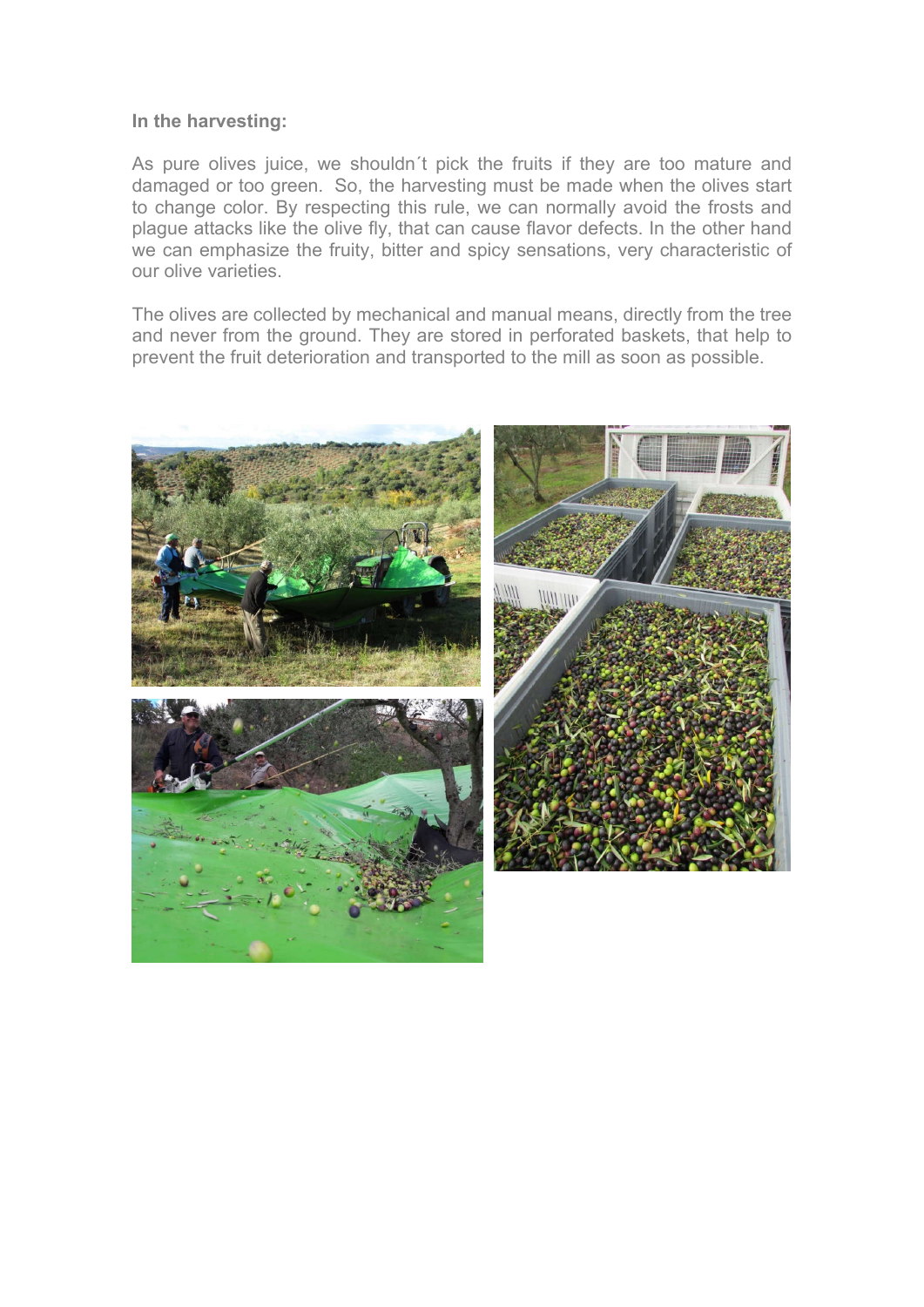## Pressing:

The olive oil is extracted at low temperatures (T<27ºC), by the traditional methods, exclusively mechanical and never chemical. The olives are previously clean from leaves and branches, washed, and only after they enter the modern equipment that extracts the precious juice.

It's necessary that the mill is very clean, preventing the olive oil contamination with smells and increasing it's longevity.